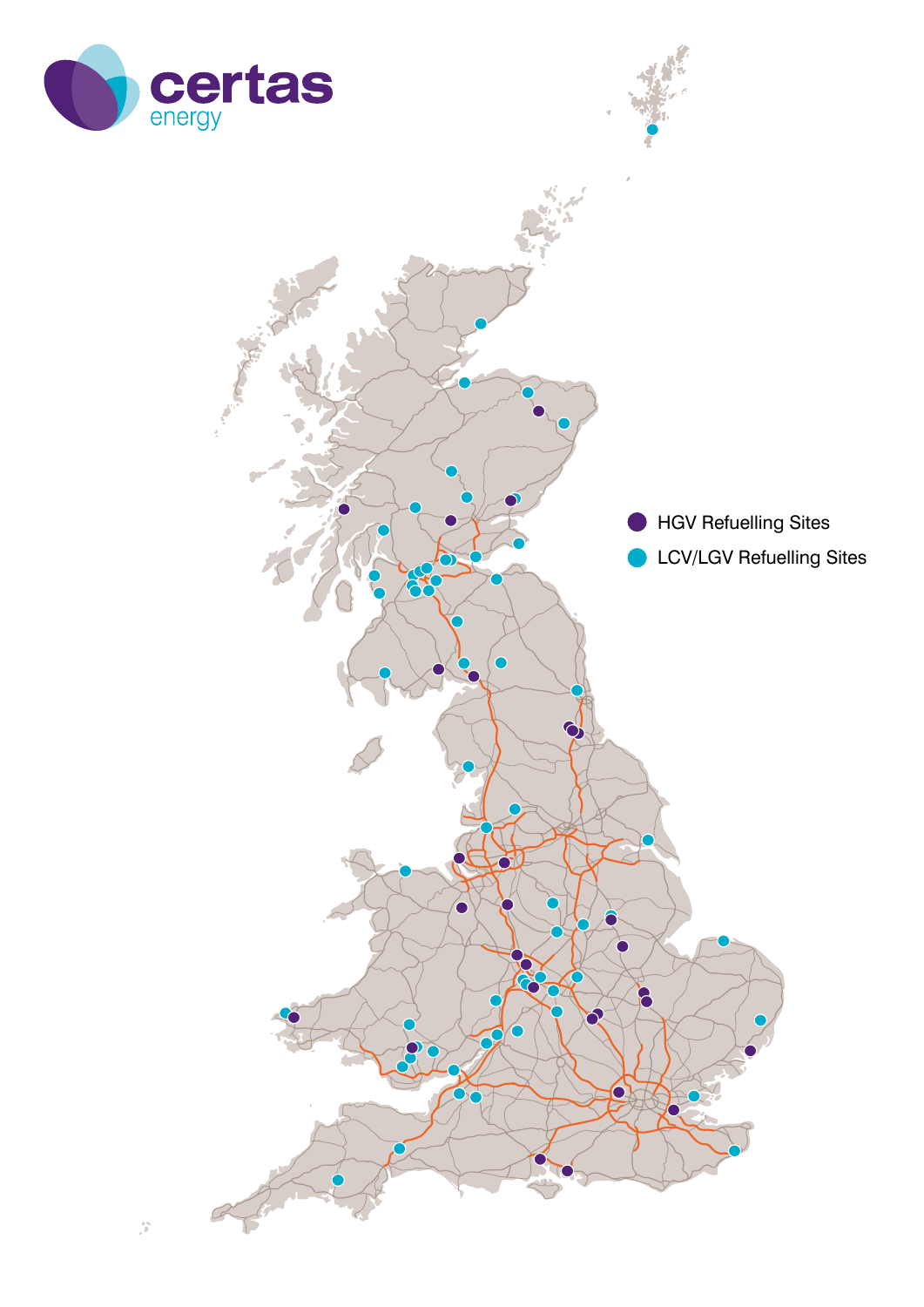## **Certas Energy**



## **HGV and LCV/LGV refuelling sites**

| Location                             | <b>Address Details</b>                                     | Postcode             | <b>Brand</b>         | Opening Times                                | <b>HGV Lane</b> |
|--------------------------------------|------------------------------------------------------------|----------------------|----------------------|----------------------------------------------|-----------------|
| Aberdeen Airport                     | Argyll Road, Aberdeen Airport                              | AB21 OLU             | Gulf                 | 7am - 10pm (Mon-Fri)<br>8am - 8pm (Sat-Sun)  |                 |
| <b>Strathbogie Filling Station</b>   | Aberdeen Road (A96), Battlehill, Huntly                    | <b>AB54 6JD</b>      | Gulf                 | 7am - 8pm (Mon-Fri)<br>8am - 8pm (Sat-Sun)   | $\checkmark$    |
| Keith                                | Regent Street, Keith                                       | <b>AB55 5ED</b>      | Gulf                 | 24hr                                         |                 |
| Birmingham                           | Tyseley Energy Park, off the A45, Hay Mills,<br>Birmingham | <b>B25 8DW</b>       | <b>Certas Energy</b> | 24hr                                         | ✓               |
| <b>Coleshill Fuel Express</b>        | High Street, Coleshill                                     | <b>B46 3AG</b>       | Gulf                 | 24hr                                         |                 |
| <b>Vauxhall Road Fuel Express</b>    | 37 Vauxhall Road, Nechells Road                            | <b>B7 4HU</b>        | Gulf                 | 24hr                                         |                 |
| <b>Watery Lane Fuel Express</b>      | 73 Watery Lane, Middleway                                  | <b>B9 4HN</b>        | Gulf                 | 24hr                                         |                 |
| Newbridge Fuel Express               | Newbridge Road, Bath                                       | BA1 3HW              | Gulf                 | 24hr                                         |                 |
| <b>Chatburn Fuel Express</b>         | Clitheroe Road, Chatburn                                   | BB7 4JY              | Gulf                 | 24hr                                         |                 |
| <b>Bristol Airport Fuel Express</b>  | Bridgwater Road, Barrow Furney                             | <b>BS48 3SQ</b>      | Gulf                 | 7am - 11pm                                   |                 |
| Porth                                | 62 - 66 Mill Street, Tonyrefail, Porth                     | <b>CF39 8AF</b>      | Gulf                 | 6am - 10pm                                   |                 |
| <b>Treharris</b>                     | Cardiff Road, Treharris                                    | <b>CF46 5EY</b>      | Gulf                 | 6am - 10pm                                   |                 |
| <b>Billercay Fuel Express</b>        | South Green, Billercay                                     | <b>CM11 2PL</b>      | Gulf                 | 24hr                                         |                 |
| <b>Hawkinge Fuel Express</b>         | 102 - 104 Canterbury Road, Hawkinge                        | CT <sub>18</sub> 7BN | Gulf                 | 7am - 11pm                                   |                 |
| <b>Fosse Fuel Express</b>            | Fosse Way, Harbury                                         | <b>CV33 9JW</b>      | Gulf                 | 24hr                                         |                 |
| A45 Fuel Express                     | Dunchurch, Rye Hill                                        | CV <sub>5</sub> 9QT  | Gulf                 | 24hr                                         |                 |
| <b>Forfar Service Station</b>        | Orchardbank Industrial Estate, Forfar, Fife                | DD8 1TD              | Certas Energy        | $7am - 5pm$                                  | $\checkmark$    |
| Forfar Filling Station               | Academy Street, Forfar                                     | DD8 2XF              | Gulf                 | 6am - 10pm (Mon-Fri)<br>8am - 10pm (Sat-Sun) |                 |
| <b>Etwall Fuel Express</b>           | Etwall Road, Grassy Lane                                   | DE3 0DN              | Gulf                 | 24hr                                         |                 |
| <b>Matlock Fuel Express</b>          | Derby Road, Cromford                                       | DE4 3RN              | Gulf                 | 24hr                                         |                 |
| Lockerbie Fuel Express<br>(Townhead) | 5 Townhead Street, Lockerbie                               | <b>DG11 2AG</b>      | Pace                 | 24hr                                         |                 |
| Ecclefechan                          | The Fechan Truckstop, Ecclefechan                          | <b>DG11 3JD</b>      | <b>Certas Energy</b> | 24hr                                         | $\checkmark$    |
| <b>Dumfries</b>                      | Garroch Business Park, Dumfries                            | DG2 8PN              | <b>Certas Energy</b> | 7am - 5pm                                    |                 |
| Creebridge Service Station           | Creebridge, Newton Stewart                                 | DG8 6NP              | Gulf                 | 8am - 10pm                                   |                 |
| <b>West Rainton</b>                  | Bells Hill, West Rainton, County Durham                    | DH4 6RG              | Gulf                 | 24hr                                         |                 |
| <b>Witton Gilbert</b>                | Kaysburn, Witton Gilbert, County Durham                    | DH7 6TJ              | Gulf                 | 24hr                                         |                 |
| <b>Coundon Gate</b>                  | Parkhead Road, New Coundon, Bishops Auckland               | <b>DL14 8QE</b>      | Gulf                 | 24hr                                         |                 |
| Fir Tree                             | Witton Road, Crook, County Durham                          | <b>DL15 8EA</b>      | Gulf                 | 7am - 8pm                                    | $\checkmark$    |
| <b>Bridge End</b>                    | Bridge Street, Houden-le-Wear, Crook                       | <b>DL15 8ES</b>      | Gulf                 | 7am - 10pm                                   |                 |
| <b>Liberton Garage</b>               | 105 Liberton Gardens, Edinburgh                            | <b>EH16 6ND</b>      | Gulf                 | 24hr                                         |                 |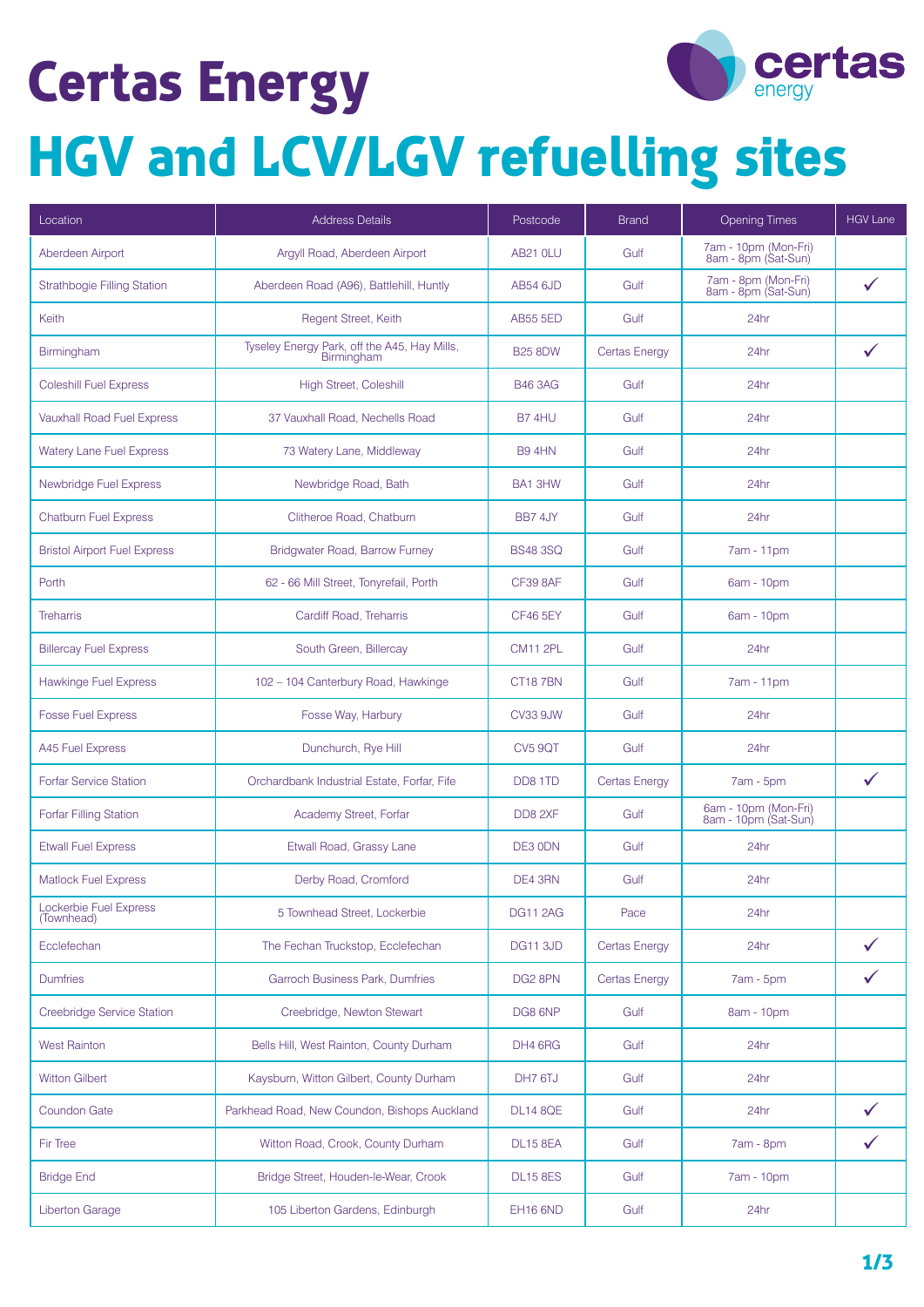| Location                               | <b>Address Details</b>                                | Postcode        | <b>Brand</b>         | <b>Opening Times</b>                        | <b>HGV Lane</b> |
|----------------------------------------|-------------------------------------------------------|-----------------|----------------------|---------------------------------------------|-----------------|
| <b>Cullompton Fuel Express</b>         | Exeter Road, Cullompton                               | <b>EX15 1DT</b> | Gulf                 | 24hr                                        |                 |
| <b>Lix Toll Fuel Express</b>           | Killin, Perthshire                                    | <b>FK21 8RB</b> | Gulf                 | 24hr                                        |                 |
| <b>Carronvale Filling Station</b>      | High Street, Larbert                                  | FK54PX          | Gulf                 | 6am - 11.30pm (Mon-Fri)<br>24hr (Sat-Sun)   |                 |
| <b>Haughs Filling Station</b>          | 46 Glasgow Road, Denny                                | FK65DJ          | Gulf                 | 7am - 10pm                                  |                 |
| Aitkenhead Road Filling Station        | 505 Aikenhead Road, Glasgow                           | <b>G42 0PN</b>  | Gulf                 | 24hr                                        |                 |
| <b>Croftfoot Filling Station</b>       | 556 Castlemilk Road, Croftfoot                        | G44 5LZ         | Gulf                 | 6.30am - 10pm                               |                 |
| Lowmoss                                | Kirkintilloch Road, Bishopbriggs                      | G64 2HS         | Gulf                 | 24hr                                        |                 |
| Kirkie Filling Station                 | 80 Waterside Road, Kirkintilloch                      | G66 3HG         | Gulf                 | 6am - 12am (Mon-Thur)<br>24hr (Fri-Sun)     |                 |
| <b>Cumbernauld Fuel Express</b>        | Cumbernauld Retail Park, Eastfield Road               | <b>G68 9FW</b>  | Gulf                 | 24hr                                        |                 |
| <b>Cambuslang Filling Station</b>      | 144 Hamilton Road, Cambuslang                         | <b>G727PD</b>   | Gulf                 | 24hr                                        |                 |
| <b>Arrocahar Fuel Express</b>          | Main Street, Arrochar                                 | <b>G837AJ</b>   | Gulf                 | 24hr                                        |                 |
| Mitcheldean Fuel Express               | Mitcheldean Garage, New Road                          | <b>GL17 0BX</b> | Gulf                 | 24hr                                        |                 |
| <b>Newent Fuel Express</b>             | Gloucester Road, Newent                               | <b>GL18 1HP</b> | Gulf                 | 24hr                                        |                 |
| Winchcombe Fuel Express                | Broadway Road, Winchcombe                             | <b>GL54 5NT</b> | Gulf                 | 24hr                                        |                 |
| <b>Quarry Service Station</b>          | Bourton-on-the-Hill, Moreton-in-Marsh, Moreton        | <b>GL56 9AJ</b> | Gulf                 | 24hr                                        |                 |
| Hull Northpoint Fuel<br><b>Express</b> | North Point Shopping Centre, Hull                     | HU74EE          | Gulf                 | 24hr                                        |                 |
| *COMING SOON* Felixstowe               | Port of Felixstowe, Dock Road, Felixstowe             | <b>IP11 3QW</b> | Certas Energy        | 24hr                                        | $\checkmark$    |
| Framlingham Fuel Express               | Saxmundham Road, Framlingham                          | <b>IP13 9DB</b> | Gulf                 | 24hr                                        |                 |
| Nairn Filling Station                  | Inverness Road, Nairn                                 | <b>IV124SG</b>  | Gulf                 | 6am - 10pm (Mon-Sat)<br>7am - 9pm (Sun)     |                 |
| Castle Bay Filling Station             | 33-35 Irvine Road, Largs                              | <b>KA30 8HS</b> | Gulf                 | 24hr                                        |                 |
| <b>Brora Fuel Express</b>              | Victoria Road, Brora                                  | KW9 6LN         | Gulf                 | 24hr                                        |                 |
| Pittenweem Fuel Express                | James Street, Pittenweem                              | <b>KY10 2QN</b> | Gulf                 | 24hr                                        |                 |
| Rosyth                                 | Primrose Lane, B980 - Rosyth, Dunfermline             | <b>KY11 2XW</b> | Gulf                 | 24hr                                        |                 |
| Liverpool                              | Port Of Liverpool, Liverpool                          | <b>L21 1LA</b>  | <b>Certas Energy</b> | 24hr                                        | $\checkmark$    |
| <b>Canal Head Service Station</b>      | Oubas Hill, Ulverston                                 | <b>LA12 7LY</b> | Gulf                 | 6am - 10pm (Mon-Fri)<br>6am - 9pm (Sat-Sun) |                 |
| <b>Brecon</b>                          | West End Service Station. Church Street               | LD3 8BY         | Gulf                 | 7am - 10pm                                  |                 |
| <b>Broughton Astley Fuel Express</b>   | 34 Main Street, Broughton Astley                      | LE9 6RD         | Gulf                 | 24hr                                        |                 |
| Wrexham                                | Bryn Lane, Wrexham                                    | <b>LL13 9UT</b> | <b>Certas Energy</b> | 24hr                                        | $\checkmark$    |
| Penrhyn Beach Fuel<br><b>Express</b>   | Glan-Y-Mor Road, Penrhyn Bay                          | <b>LL30 3NL</b> | Gulf                 | 24hr                                        |                 |
| Trafford Park, Manchester              | Bailey Road, Trafford Park                            | <b>M171SA</b>   | <b>Certas Energy</b> | 24hr                                        | ✓               |
| <b>Lanark Fuel Express</b>             | West Port, Lanark                                     | ML11 9HE        | Gulf                 | 24hr                                        |                 |
| Coatbridge                             | 331 Bank Street, Coatbridge                           | ML5 1EJ         | Gulf                 | 24hr                                        |                 |
| Darras Hall Fuel Express               | 37 Broadway, Ponteland                                | <b>NE20 9PW</b> | Gulf                 | 24hr                                        |                 |
| Ridgeway                               | 393 King George Road, South Shields,<br>Tyne and Wear | <b>NE34 8AQ</b> | Gulf                 | 24hr                                        |                 |
| Longmoor Road Service Station          | 47 Longmoor Road, Long Eaton                          | <b>NG10 4FN</b> | Gulf                 | 7am - 8pm                                   |                 |

## **Certas Energy - HGV and LCV/LGV refuelling sites 2/3**